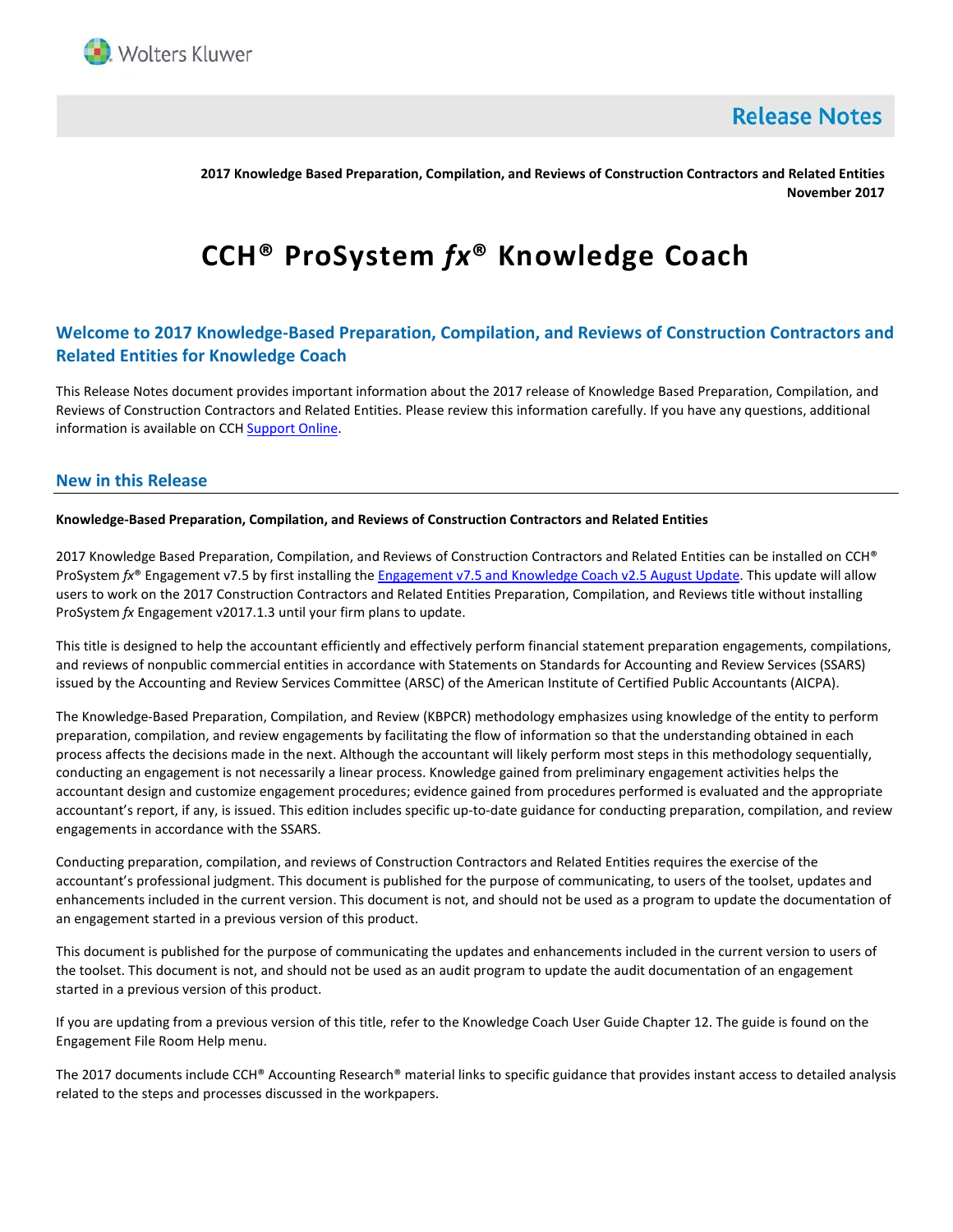This module includes separate titles for Preparation, Compilation, and Review Engagements. Each title will need to be downloaded separately.

#### **2017 Edition of Knowledge-Based Preparation, Compilation, and Reviews of Construction Contractors and Related Entities** This edition features numerous enhancements, including:

- New and modified procedure steps and practice points for current accounting guidance noted below.
- Adding many new AIDs, CORs, RPTs, and RESs as follows:
	- o AID-301 Worksheet for Determination of Materiality, Performance Materiality, and Thresholds for Trivial Amounts
	- o COR-201A Engagement Letter: Compilation of Financial Statements Prepared By Client in Accordance with U.S. GAAP
	- o COR-201D Engagement Letter: Compilation of Prospective Financial Statements (Forecast)
	- o COR-201E Engagement Letter: Compilation of Prospective Financial Statements (Projection)
	- o COR-209A Engagement Letter: Review of U.S. GAAP Financial Statements Prepared by Client
	- o RES-005 Determination of Materiality, Performance Materiality, and Thresholds for Trivial Amounts
	- o RPT-0914 Compilation Report: Prospective Financial Statements—Forecast
	- o RPT-0915 Compilation Report: Prospective Financial Statements—Projection

[Click here](http://support.cch.com/updates/KnowledgeCoach/pdf/guides_tab/2017%20CON%20PCR%20Title%20Overview%20for%20Knowledge%20Coach%20Users.pdf) for the 2017 Preparation, Compilation, and Reviews of Construction Contractors and Related Entities Title Overview for Knowledge Coach Users.

In addition, forms and practice aids throughout have been updated to include new examples and tips, and where applicable, to take into account:

#### **New literature, standards, and developments, reflected in the following current audit and accounting guidance:**

- SSARS No. 23, Omnibus Statement on Standards for Accounting and Review Services 2016.
- AICPA Guide Preparation, Compilation and Review Engagements;
- AICPA Statement on Quality Control Standards No. 8 (QC Section 10), A Firm's System of Quality Control (Redrafted);
- Revised AICPA Code of Professional Conduct (Code), including ET Section 1.295, Nonattest Services; and
- 2016/2017 Audit Risk Alert Developments in Review, Compilation, and Financial Statement Preparation Engagements 2016/17.
- FASB Accounting Standards Codification as of September 30, 2017, and through Accounting Standards Update (ASU) No. 2017-13, including:
	- o ASU ASU No. 2017-11, Earnings Per Share (Topic 260); Distinguishing Liabilities from Equity (Topic 480); Derivatives and Hedging (Topic 815): (Part I) Accounting for Certain Financial Instruments with Down Round Features, (Part II) Replacement of the Indefinite Deferral for Mandatorily Redeemable Financial Instruments of Certain Nonpublic Entities and Certain Mandatorily Redeemable Noncontrolling Interests with a Scope Exception.
	- o ASU No. 2017-12, Derivatives and Hedging (Topic 815): Targeted Improvements to Accounting for Hedging Activities; and
	- o ASU No. 2017-13, Revenue Recognition (Topic 605), Revenue from Contracts with Customers (Topic 606), Leases (Topic 840), and Leases (Topic 842): Amendments to SEC Paragraphs Pursuant to the Staff Announcement at the July 20, 2017 EITF Meeting and Rescission of Prior SEC Staff Announcements and Observer Comments.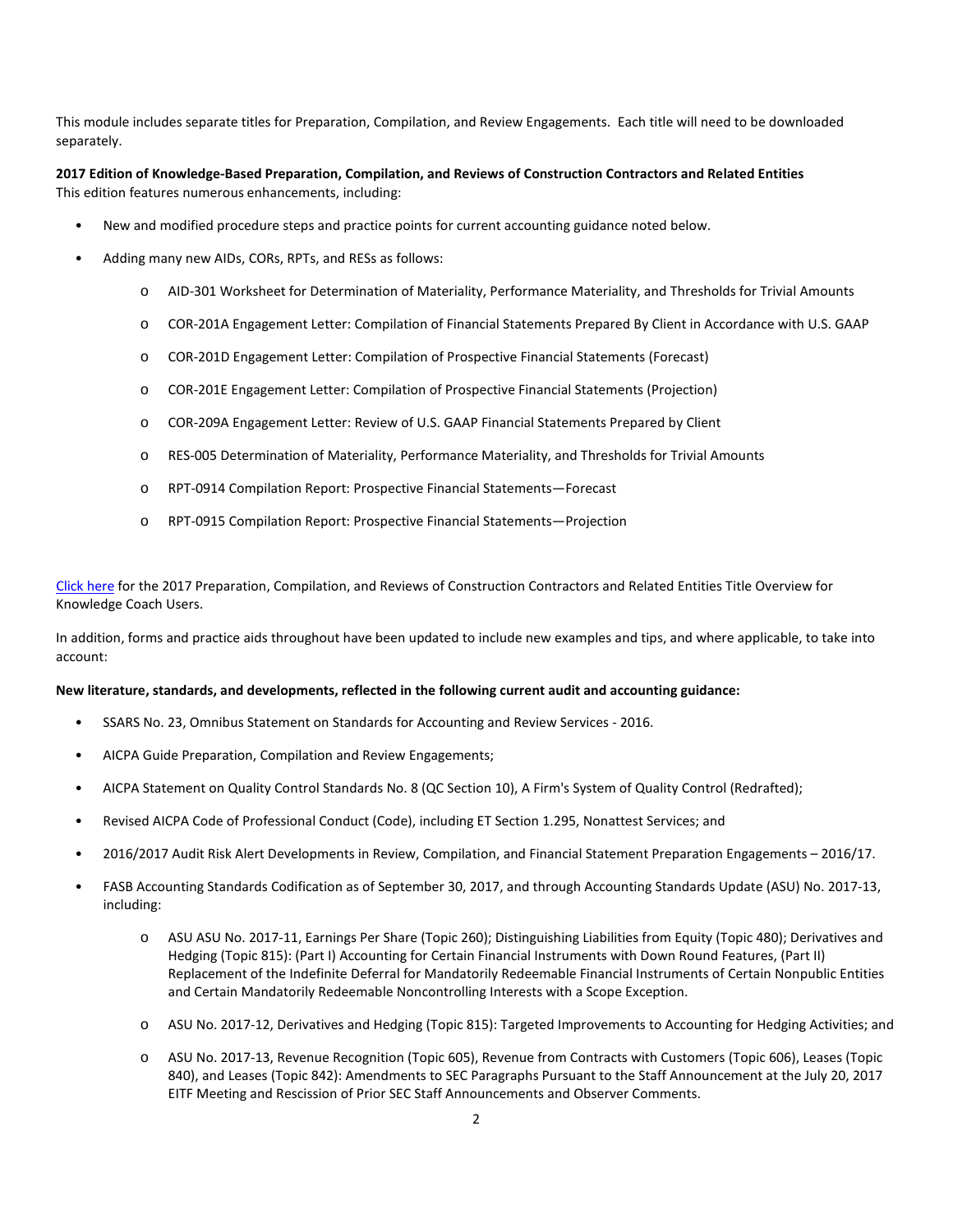#### **Important Notes:**

- Make sure to save changes to workpapers before closing the workpaper or the binder to ensure data is correctly updated.
- If your Current Editor Knowledge Coach Microsoft® Word workpapers become read-only or crash, please do the following:
	- Keep the binder with the affected workpapers open.
	- Highlight the workpaper in the binder window and go to **Tools > Save Knowledge Coach Answers**.

#### **System Requirements**

- This title requires the 2017 Financial Statement Base Title. The 2017 Financial Statement Base title MUST be installed with one of the following versions of CCH® ProSystem *fx* ® Engagement and Knowledge Coach.
	- Engagement v7.5.100.1223 and Knowledge Coach v2.5.100.1224 available through the ProSystem *fx* Engagement v7.5 and Knowledge Coach v2.5 August Update. To identify what version you are running, please go to the **Help > About** window within the application.
	- Engagement and Knowledge Coach v2017.1.3 or later.
- A minimum of 4GB of RAM is required for optimal performance when opening and navigating through Knowledge Coach workpapers.

#### **License Requirements**

This title requires the Knowledge-Based Preparation, Compilation, and Reviews of Construction Contractors and Related Entities license. Any user that does not have a license for this title will not be able to use Knowledge Coach functionality in workpapers.

For more information on how to update your licensing, vie[w How do I add or update CCH ProSystem fx Engagement Licenses?](https://support.cch.com/kb/solution.aspx/sw3937) on our website.

For more information on how to assign licenses, view [How do I assign Engagement Licenses?](https://support.cch.com/kb/solution.aspx/sw3943) on our website.

# **Download Instructions**

If you are planning to use this title on Engagement v7.5 and Knowledge Coach v2.5, ensure you apply ProSystem *fx* Engagement v7.5 and Knowledge Coach v2.5 July Update to all machines including Admin servers and terminal servers before installing the title. Review the July Update [release notes](https://support.cch.com/updates/Engagement/patch75/Engagement%20and%20KC%20July%202017%20Update%20Release%20Notes.pdf) for more information on deployment.

To download this title:

- 1. Navigate to the [Knowledge Coach Updates](http://support.cch.com/updates/KnowledgeCoach) section of the Engagement Support Website.
- 2. Select the Knowledge Coach Series. The series are arranged by title type, then industry.
- 3. Click on the Download File link next to the title you wish to download.

**Note**: On some occasions the content package file (.KCP) will download with the extension changed to .ZIP. If this occurs, please change the extension of the downloaded file to KCP using all capital letters.

You must install the 2017 Financial Statement Base title before installing the 2017 Knowledge Based Preparation, Compilation, and Reviews of Construction Contractors and Related Entities.

The Financial Statement Base title is also available on th[e Knowledge Coach Update Website.](http://support.cch.com/updates/KnowledgeCoach)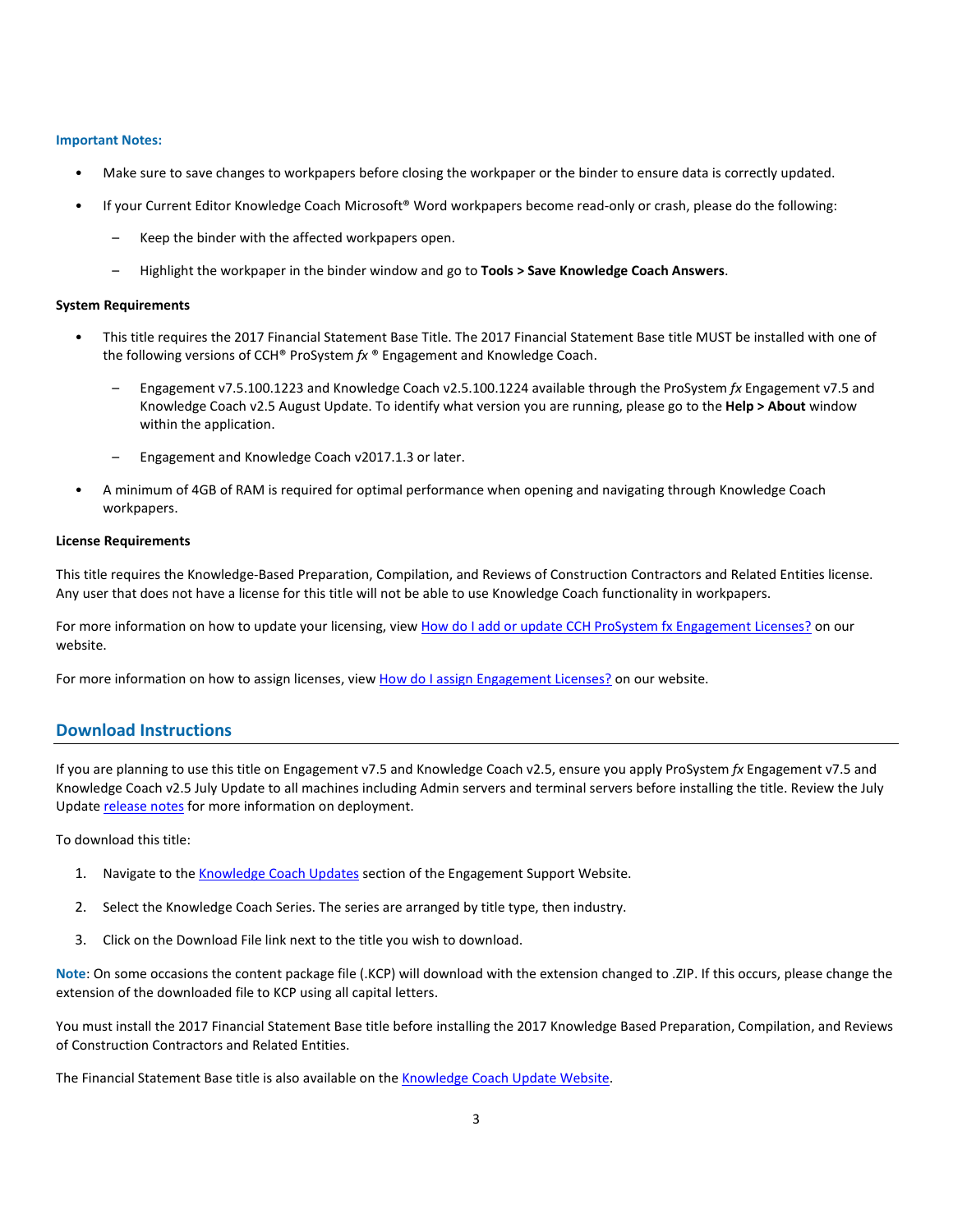The Knowledge Coach Content Package (KCP) download is a proprietary file that must be installed from within Engagement. Save this KCP file to a location on your local drive, and follow the Installation Instructions below.

## **Installation Instructions**

Once you have downloaded your Knowledge Coach title, you will need to add it to the list of titles within CCH ProSystem *fx* Engagement. The only additional system requirement is approximately 75MB of disk space to store your Knowledge Coach Program content files. Please refer to the Engagement with Knowledge Coach Release Notes for any other system requirements.

After downloading the 2017 Knowledge Based Preparation, Compilation, and Reviews of Construction Contractors and Related Entities, do the following:

- 1. Launch the Engagement Workpaper Management application so that the Local File Room is displayed. Select **Tools > Knowledge Coach Titles**.
- 2. The *Knowledge Coach Titles* window will be displayed.
- 3. Choose **Add Title**.
- 4. Browse to the title package file (\*.KCP) that you previously downloaded from the Knowledge Coach Support Web site.
- 5. Choose **Open**.
- 6. The system will display a progress indicator while the title package is added. You will receive a message that the title has been successfully installed once the process is complete.

To release a title:

- 1. Select one of the Knowledge Coach titles in the list that has been added but is not yet released.
- 2. Choose **Release Title**. The current date and time will be displayed in the Date released column, and the status will change to "Released."

**Note**: In the Engagement Admin module, add and assign a Knowledge Coach module and the applicable Knowledge Coach title license to staff before using the workpapers.

**Important**: Once the 2017 Knowledge-Based Preparation, Compilation, and Reviews of Construction Contractors and Related Entities title has been added and released, they will be automatically deployed to other staff members when they login to the "Office" location, or when they synchronize a binder that contains Knowledge Coach workpapers from this title.

## **Online Permission Key**

Permission key files may be downloaded from ou[r website](https://prosystemfxsupport.tax.cchgroup.com/permkey/download.aspx) or when adding or updating the new licenses within CCH ProSystem *fx* Engagement with Knowledge Coach v7.5 and higher. After updating the license file in the Engagement Admin module, licenses need to be assigned to the staff who will use 2017 Knowledge-Based Preparation, Compilation, and Reviews of Construction Contractors and Related Entities.

If you have not already established a Single Sign-on (SSO) account with Customer Service, we urge you to do so at this time.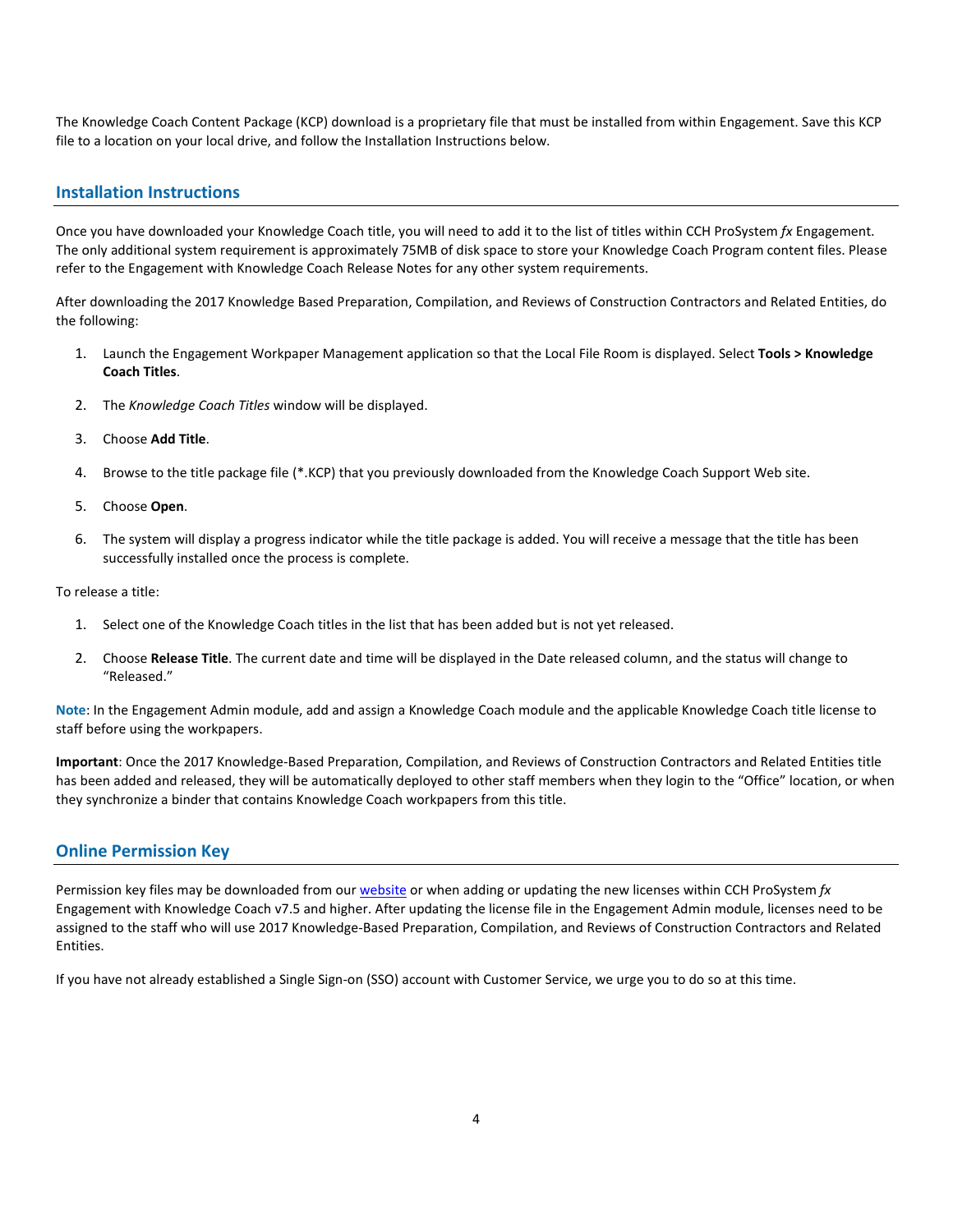# CCH® Accounting Research Manager®

CCH's Accounting Research Manager (ARM) is the most comprehensive, up-to-date and objective online database of financial reporting literature. It includes all authoritative and proposed accounting, auditing, and SEC literature, plus independent, expert-written interpretive guidance.

Available on ARM, the Knowledge-Based Preparation, Compilation, and Reviews of Construction Contractors and Related Entities Guide helps you comply with the most recent professional standards and guidance for the conduct of preparations, compilations, and reviews of Construction Contractors and Related Entities and to integrate the use of practice aids, tools, and other resources with its guidance. This publication supplements and complements the Knowledge-Based documents that are available in Knowledge Coach.

If you subscribe to an ARM library that includes Construction Contractors and Related Entities content, you can link directly to source material from Resources within Knowledge Coach documents. These links have been updated to refer to the accounting standards under the FASB Accounting Standards Codifications. Also, if you subscribe to the Knowledge-Based Preparation, Compilation, and Reviews of Construction Contractors and Related Entities Guide on ARM, you can take advantage of references to the guide material from within the Knowledge Coach documents.

With Accounting Research Manager, you maximize the efficiency of your research time, while enhancing your results. Learn more about our content, our experts, and how you can request your free trial by visiting the [Accounting Research Manager website.](http://www.accountingresearchmanager.com/) You can also access the Accounting Research Manager Web site by selecting **Engagement > Binder Window > Shortcuts Bar > Guidance tab**.

# Using Your Knowledge Coach Content

To use your Knowledge Coach Workpaper Templates, do the following:

- 1. Open a binder in Engagement.
- 2. Select the workpaper tab into which you would like to insert the workpaper.
- 3. Select **New Knowledge Coach Workpaper** from the toolbar or File menu.
- 4. The *New Knowledge Coach Workpaper* dialog appears (Figure 1).
- 5. Select the **New Knowledge Coach Title** with the content you would like to use. You can only select titles you have installed. The information displayed changes to reflect the workpaper organization available for the selected title.
- 6. Select the **Knowledge Coach Workpapers** to insert into your binder and click **OK**.
- 7. In the *Selected Workpaper Properties* dialog, each workpaper name is automatically loaded into the Name field. Add a **workpaper index** in the Index field and make any Name modifications you desire. You can also modify the tab location or the roll forward settings for each workpaper.
- 8. Click **OK**. The integrated Knowledge Coach workpaper is now inserted into your engagement binder.

**Note:** For more information on how to use Knowledge Coach workpapers in your binder, see the Knowledge Coach User Guide.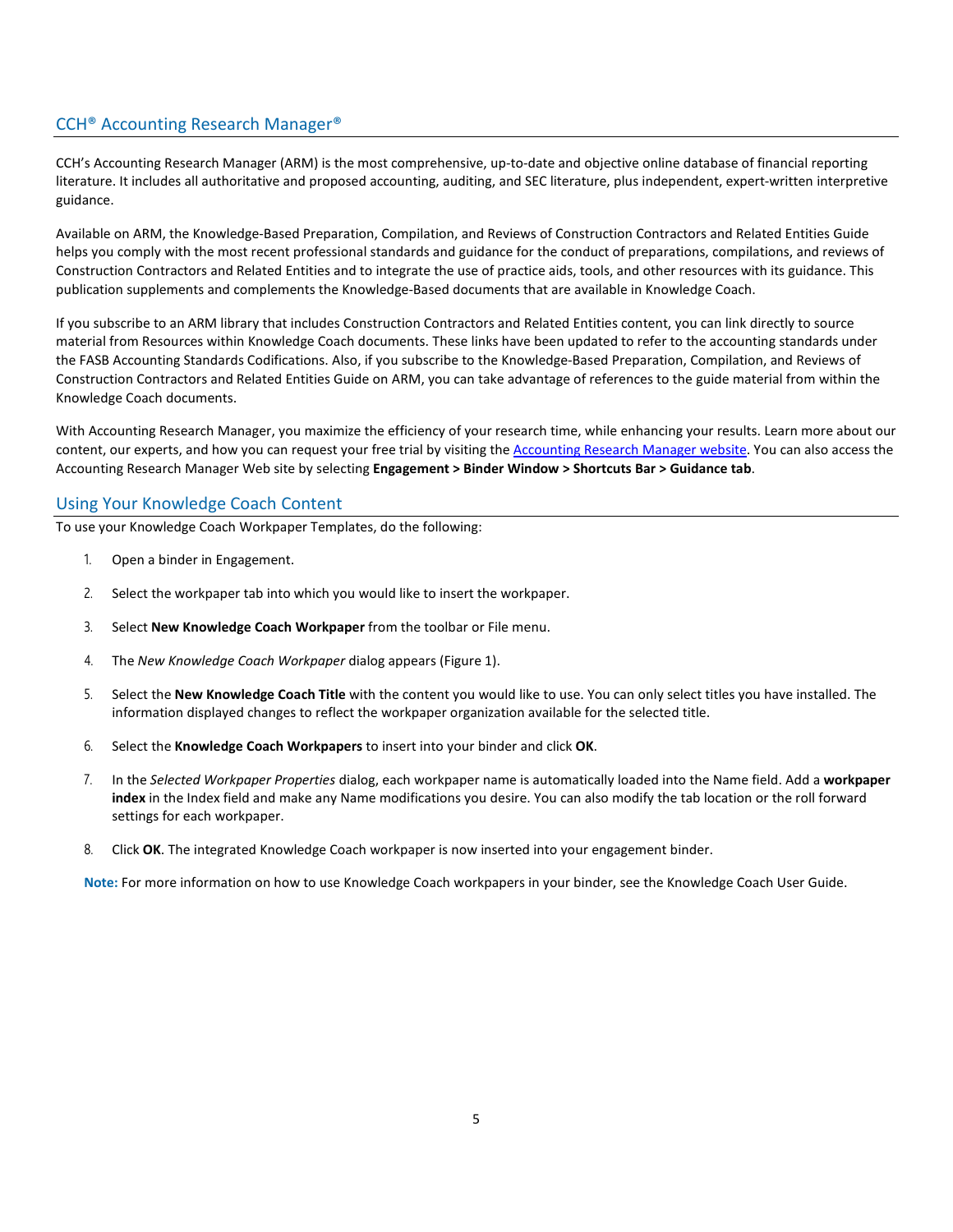| New Knowledge Coach Workpaper                                                                                                                                            |                                                                                                                                                                                                                                                                                                                                                                                  | ×                                                                                       |
|--------------------------------------------------------------------------------------------------------------------------------------------------------------------------|----------------------------------------------------------------------------------------------------------------------------------------------------------------------------------------------------------------------------------------------------------------------------------------------------------------------------------------------------------------------------------|-----------------------------------------------------------------------------------------|
| Industry title selection<br>$\leftarrow \boxed{\mathsf{Q}}$<br>2017 KBA Construction Compilations<br>2017 KBA Construction Preparations<br>2017 KBA Construction Reviews | Workpaper selection<br>$\overline{\mathsf{Q}}$<br>Add independent workpapers without foundation workpapers<br>⊞…⊡<br>000-Resources<br>Ė⊻<br>100-The Communications Hub<br>面石<br>200-Pre-Engagement Procedures<br>面石<br>300-Risk Assessment-Understanding the Entity & Environment<br>面石<br>800-Compilation Procedures<br>面石<br>900-Evaluating, Concluding & Reporting Procedures | .i<br>$\frac{1}{\log n}$<br>Details of selected workpaper                               |
|                                                                                                                                                                          |                                                                                                                                                                                                                                                                                                                                                                                  | Highlight a workpaper or select<br>a workpaper check box to see<br>details <sup>1</sup> |
| ∢<br>$\,$                                                                                                                                                                |                                                                                                                                                                                                                                                                                                                                                                                  |                                                                                         |
|                                                                                                                                                                          | <b>OK</b>                                                                                                                                                                                                                                                                                                                                                                        | <b>Help</b><br>Cancel                                                                   |

Figure 1 - New Knowledge Coach Workpaper

# **Additional Information on Knowledge Coach and the KBA Methodology**

# **Knowledge-Based Preparation, Compilation, and Review (KB**PCR**) Methodology**

Allows the results of one set of procedures to become the input for the next. The key components of the KBPCR methodology include:

- An Overview that guides accountants through the methodology;
- Knowledge-Based Preparation, Compilation, and Review documents, integral to the risk assessment and overall audit processes, which contain steps and procedures required by SSARS;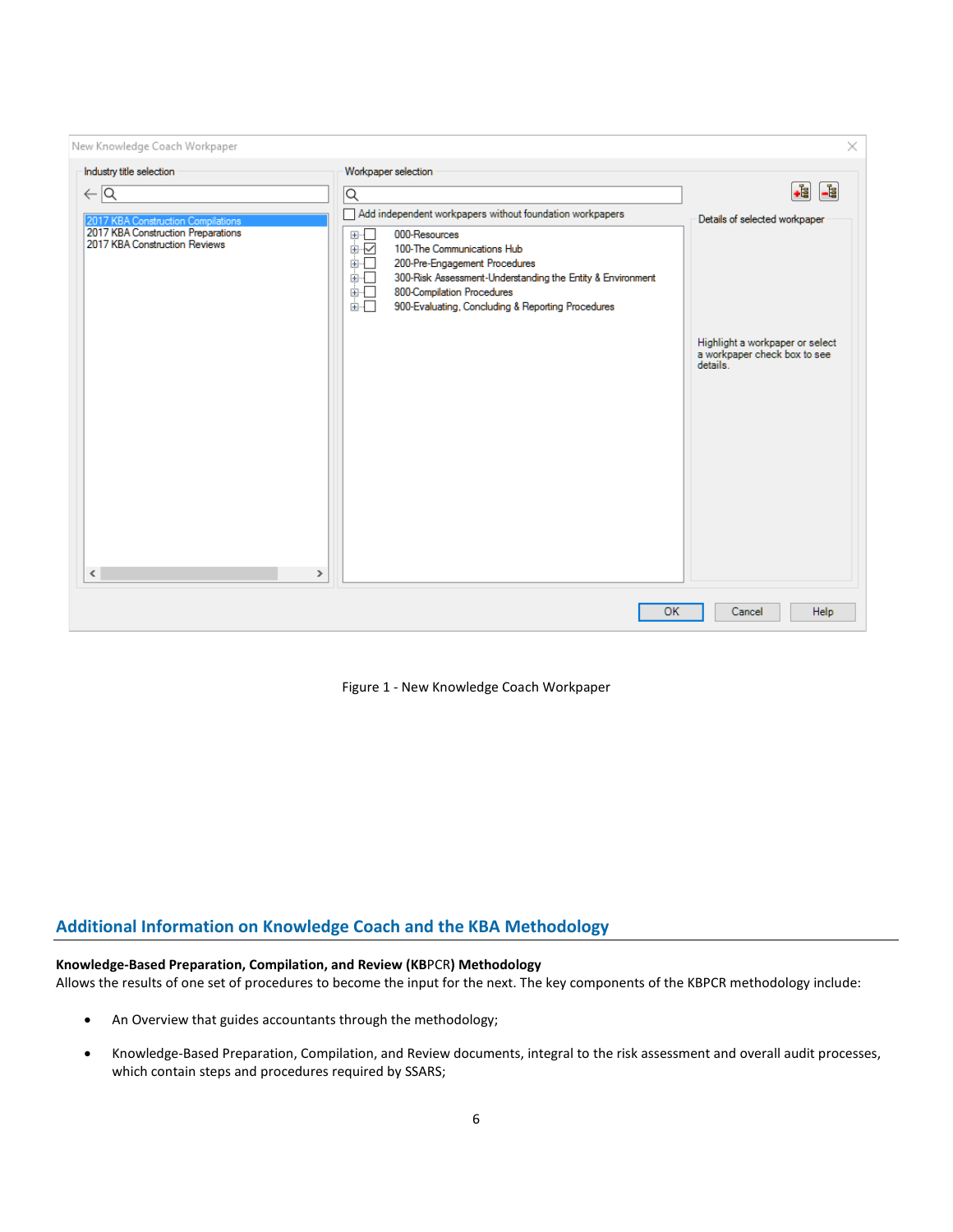- Customizable Preparation, Compilation, and Review Programs that take accountants through related steps and procedures;
- Practice Aids to help accountants complete steps or processes outlined in the Knowledge-Based Preparation, Compilation, and Review documents and Programs;
- Accountant's Reports that provide a variety of sample accountant's opinions on audited financial statements; and
- Correspondence documents that provide sample letters to be used to comply with SSARS requirements and in many other common situations.
- The AICPA's Accounting and Review Services Committee (ARSC) SSARS The practice aids and tools in the 2017 Knowledge-Based Preparation, Compilation, and Reviews of Construction Contractors and Related Entities are designed around the AICPA's SSARS standards to assist accountants by:
	- Facilitating compliance with SSARS;
	- Encouraging more effective engagements through tailored engagement programs and comprehensive practice aids; and
	- Enhancing audit documentation.

#### **CCH® ProSystem** *fx***® Knowledge Coach**

Knowledge Coach functionality allows accountants to use the Knowledge-Based methodology more efficiently by eliminating the need for duplicate entry of the same information, tailoring documentation to each particular engagement, and documenting the link between risks identified and procedures performed. PRP-100 Tailoring Question Workpaper, CMP-100 Tailoring Question Workpaper or REV-100 Tailoring Question Workpaper is a document in Knowledge Coach that presents engagement-level questions designed to aid in tailoring the engagement documentation to fit each client. Completing the questions helps the accountant avoid duplication and unnecessary workpapers.

**Note:** Before you begin your engagement, please review the guidance in PRP-101 Overall Preparation Program, CMP-101 Overall Compilation Program or REV-101 Overall Review Program. This workpaper is intended to be your road map through a Knowledge-Based Audit methodology. You should start your audit with PRP-100 Tailoring Question Workpaper, CMP-100 Tailoring Question Workpaper or REV-100 Tailoring Question Workpaper and PRP-101 Overall Preparation Program, CMP-101 Overall Compilation Program or REV-101 Overall Review.

#### • **Risks**

The Risk Assessment features have been disabled since the 2012 Knowledge-Based Compilations and Review Title for Knowledge Coach. Refer to KBP-101 Preparation: Significant Matters, KBC-101 Compilation: Significant Matters and KBR-102 Review: Significant Matters to accumulate and review significant issues and findings. PRP-801 Preparation Program, CMP-801 Compilation Program: Significant Risks and Uncertainties and REV-802 Review Program: Significant Risks and Uncertainties provides a guide for implementing the guidance related to the disclosure of certain significant risks and uncertainties.

#### • **Information Flow**

Helps cut down on the time spent duplicating information across forms. In addition, the flow of consistent information ensures that information and updates to information are not missed between workpapers. Drill-down functionality helps the user navigate quickly to the source of the information, aiding in the review of the engagement file.

## • **Diagnostics**

Help keep track of unresolved issues like unanswered questions, incomplete risks, program steps not linked to risks or relevant assertions, missing workpaper, and more.

## • **Links to Accounting Research Manager (ARM)**

If you subscribe to an ARM library that includes accounting content, you can link directly to source material from Resources within Knowledge Coach workpapers. These links have been updated to reference to the accounting standards under the SSARS and accounting standards issued by the AICPA. Also, if you subscribe to the Knowledge-Based Preparations, Compilations and Reviews of Construction Contractors and Related Entities Guide on ARM, you can take advantage of links to the guide material from within the Knowledge Coach documents.